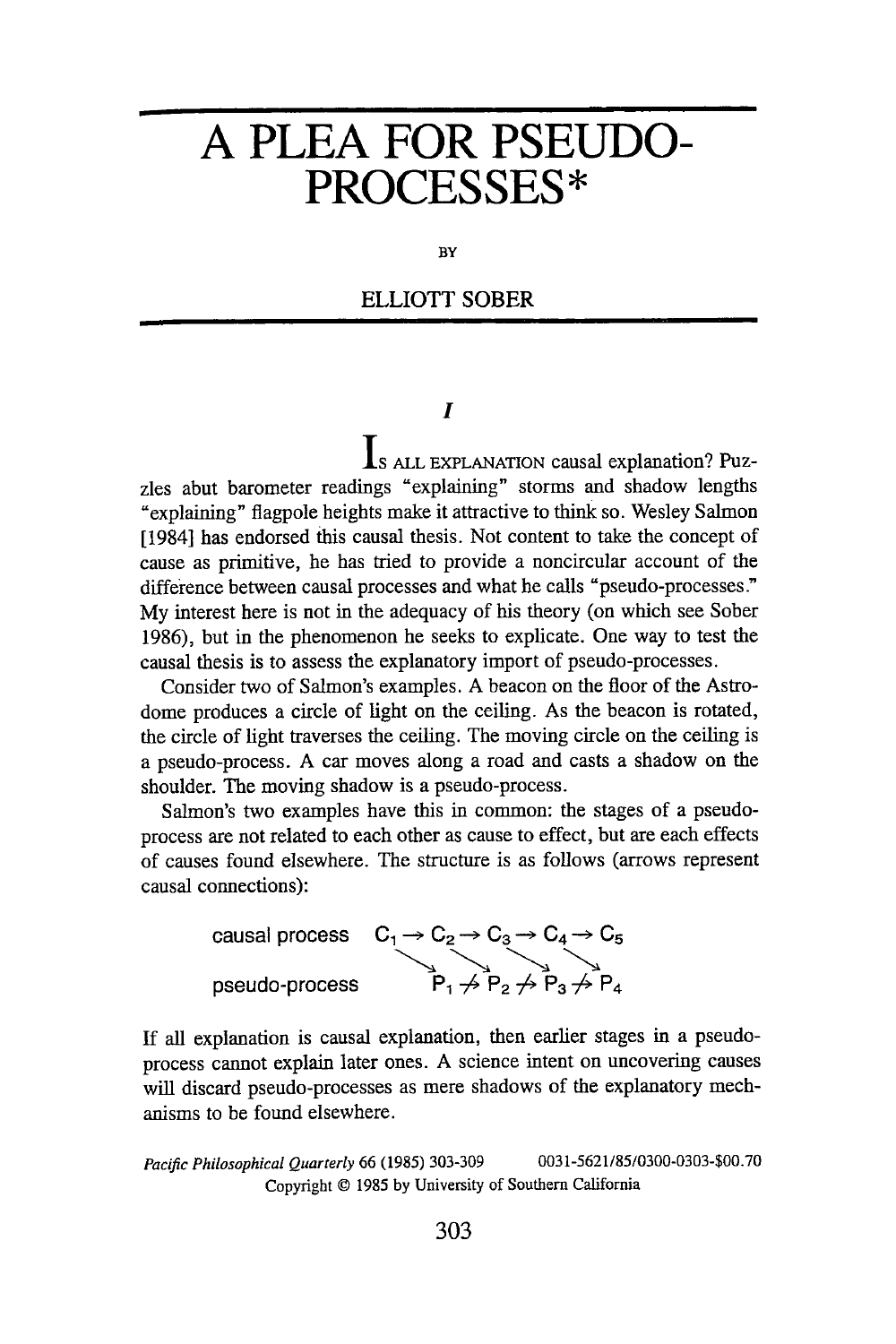The ceiling image path and the car's shadow are obviously pseudoprocesses. But sometimes it is a difficult and far reaching scientific discovery to show a pseudo-process for what it is. An example of the first importance was August Weismann's [1889] formulation of his principle of the continuity of the germ plasm. A parent's phenotype does not *cause* the phenotype found in the offspring. Rather, each is the result of the "germ plasm" (which we now call the genome) found in each, where parental genotypes cause those found in offspring. Phenotypes that run in families are pseudo-processes, contrary to Lamarckian doctrines about the inheritance of acquired characters.<sup>1</sup>

If earlier stages of a pseudo-process cannot explain later ones, then Weismann's discovery implies that my eye color is not explained by my parents'. I will not now take a stand on this isolated example; the stakes are really much larger, concerning as they do the status of an entire science.

Before Mendelism was rediscovered around the turn of the century, Francis Galton laid the foundations for the theory of quantitative inheritance. A fundamental achievement of this science is its characterization of a concept of inheritance<sup>2</sup>— $h^2$ , called "heritability"—that applies to phenotypes and that can be measured in utter ignorance of their genetic basis (if any).

When the Modern Synthesis in evolutionary theory integrated Mendelism and Darwinism during the 1930s, it assimilated Weismannism as well. One therefore might expect the science of quantitative inheritance to have withered; if parental phenotypes do not cause offspring phenotypes, what explanatory use could there be for the concept of heritability? But quite the opposite happened; the science that Galton founded has developed into a robust and important part of contemporary theory.

The need for such a science is not far to seek. The genetic bases of many characteristics (one might even say—practically *all* traits) are unknown; yet, an evolutionary treatment of such characters requires a measure of inheritance. I now will say a little about how heritability is understood and about one role it plays in the theory of natural selection.? This will show, not just that heritability has heuristic or predictive utility, but that it can be explanatory.

Heritability measures the correlation between parental and offspring phenotype. Let's take height as an example. We represent the difference between the average height in a population and the average height of various parental pairs (the "midparent height") along the  $x$ -axis. These may have positive or negative values, depending on whether the midparent is taller or shorter than average. Along the  $y$ -axis, we represent the difference between the population average and the heights of various offspring. Each data point describes the height of a child and the average height of his or her parents. If taller than average parents tend to have taller than average children (and short parents tend to produce short children), the data points will form a football-shaped cluster, tilted Southwest to Northeast. We then draw a best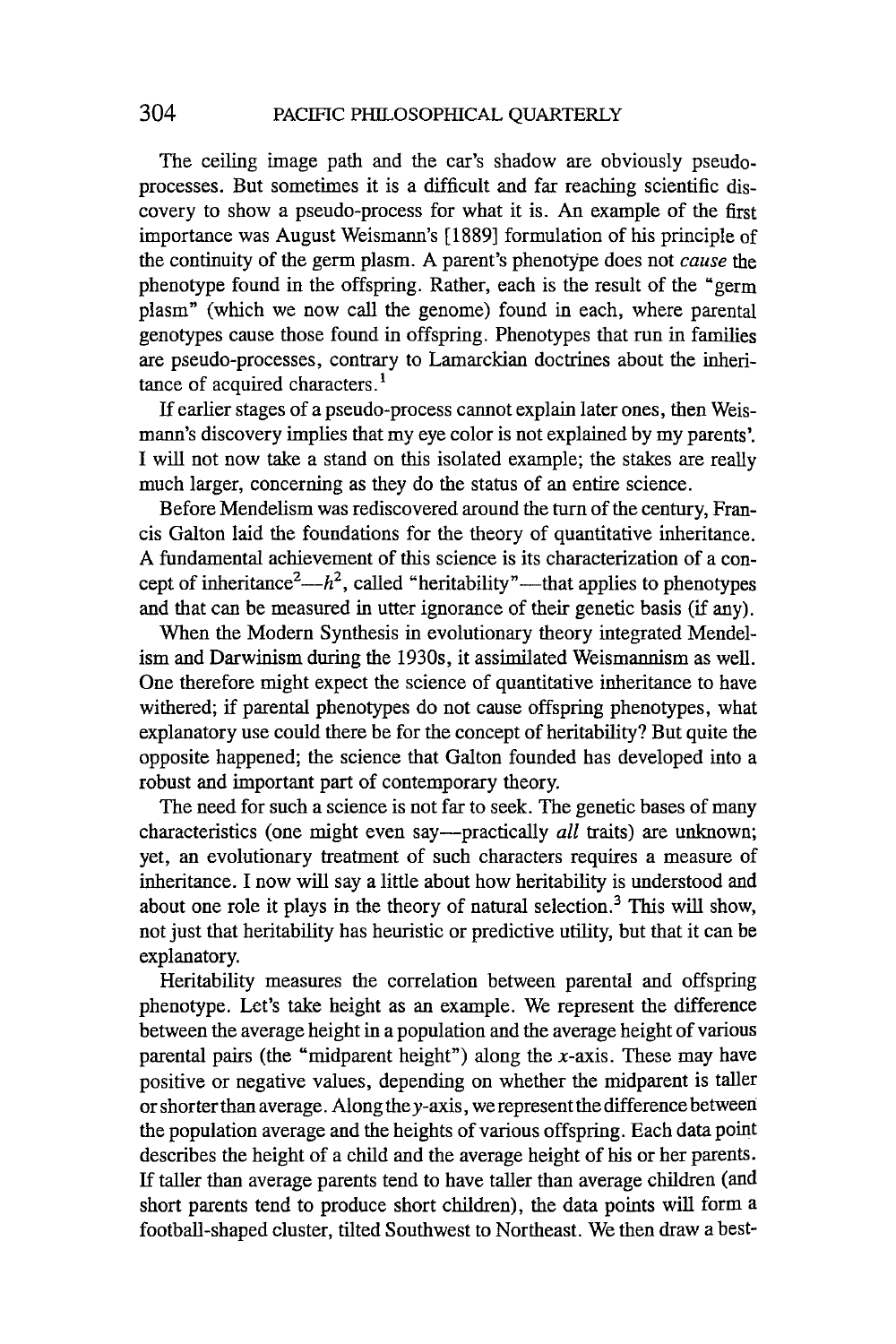fitting regression line through those points; its slope is the trait's heritability  $(h^2)$ .

Let  $X_0$  be the average offspring height from parents with midparent value  $X<sub>p</sub>$ ; let X be the average height in the population. Then the graphical relationship just described takes the form.

$$
(X_o - X) = h^2(X_P - X).
$$

Again, heritability describes the degree to which offspring tend to resemble their parents. A maximum value of 1 means that the average height of offspring from a given parental pair will be the same as the midparent height. A minimum value of 0 means that a parental deviation from the mean is not expected to be reflected in the offspring's height; when  $h^2 =$ 0, the offspring average will be the population mean, regardless of the offspring's parents' heights.<sup>4</sup>

How does the concept of heritability figure in discussions of natural selection? For simplicity, let us imagine that selection works only on survivorship, not on fertility. That is, organisms have different probabilities of surviving from the zygote to the adult stage; the survivors then randomly mate and the various parental pairs have the same number of offspring. These zygotes then make their way to the adult stage under the same selection regime, randomly pair and reproduce, the process cycling through anew.

Just to simplify further, suppose that at a certain stage in the passage from fertilized egg to adult, *truncation selection* occurs; individuals taller than some fixed value are allowed to reproduce whereas ones shorter than that threshold are not. The difference between the average height among those permitted to reproduce  $(X_{w,t})$  and the population average  $(X_t)$  is the *strength of selection.* 

What will happen in the next generation, after the selected individuals of the first generation reproduce? How much of an increase in height will one observe between this generation and the previous one (censusing in both cases before selection occurs)? This difference, between  $X_{t+1}$  and  $X_t$ , is called the *response to selection.* It is a function of the heritability of the trait and the strength of selection:

$$
(X_{t+1} - X_t) = h^2(X_{w,t} - X_t).
$$

response to selection  $=$  (heritability) (strength of selection).

Clearly, a large response to selection demands strong selection pressure and a high level of heritability. In our example, the individuals who reproduce must be much taller than average and they must themselves tend to produce tall children.<sup>5</sup>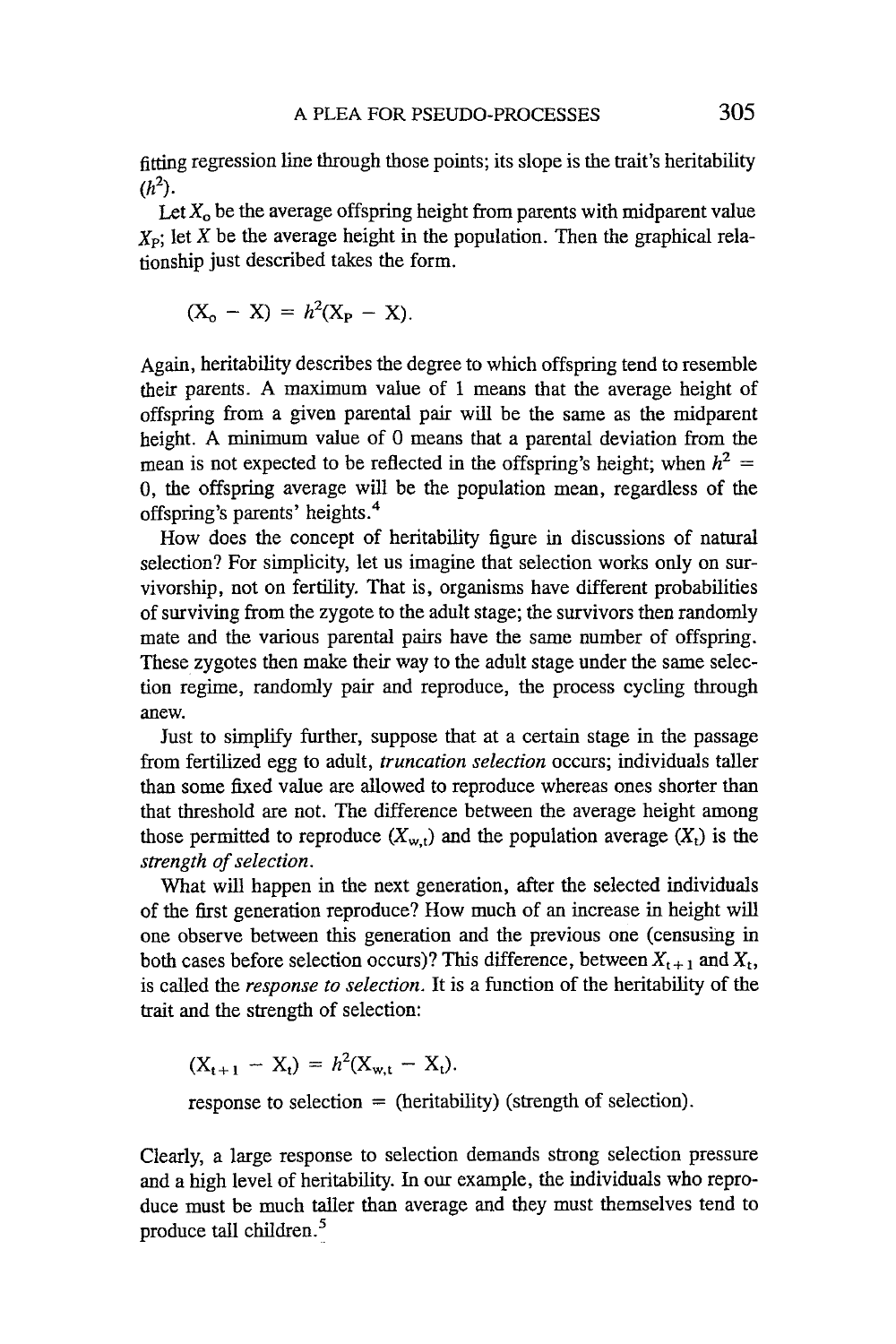It is important to recognize that no mention of genes has occurred in this discussion. It is widely supposed that height is a trait influenced by many genes (as well as by the environment), but this plays no role in the model. Substitute any character you please in this story, and the prediction equation remains the same; if length of surname were used as the selected character, and if offspring tend to resemble their parents in this respect (as they surely do), the equation would apply. There need be no gene for surname length in this case nor for height in the other.

Plant and animal breeders use models like the one just sketched to predict and explain the changes they produce by artificial selection. And evolutionists discussing *natural* selection (i.e., in the wild, not in the laboratory or on the farm) also use this sort of approach, when they investigate the fitness consequences of a phenotypic trait whose genetic basis is unknown. A response to selection, whether large or small, may be explained by the strength of selection and the heritability.

Heritability is a measure defined on a pseudo-process; it looks at parentoffspring lineages and describes the connection of phenotypes at one stage with phenotypes at the next. Weismannism asserts that parental phenotypes do not cause offspring phenotypes; rather, each traces back to a common cause-the parental genotypes. I suppose this means the distribution of phenotypes among offspring is not caused by the distribution of phenotypes found in their parents.

The strength of selection describes the difference between the phenotypic mean in the parental generation before selection  $(P_1)$  and the phenotypic mean in the parental generation after selection  $(P_2)$ . Heritability describes the difference between the parental phenotypic mean  $(P_2)$  and the phenotypic mean in the offspring generation  $(P_3)$ . To invoke the first two of these in the explanation of the third is to invoke a pseudo-process.<sup>6</sup> This is illustrated below (braces drawing together the parameters that the relevant concept connects):

| strength of selection                  |
|----------------------------------------|
| $P_1 \rightarrow P_2 \nrightarrow P_3$ |
| $h^2$                                  |
| $response to selection$                |

If all explanation must be causal explanation, then the introduction of a pseudo-process into the chain of explanation must break it. But nothing of the sort occurs here.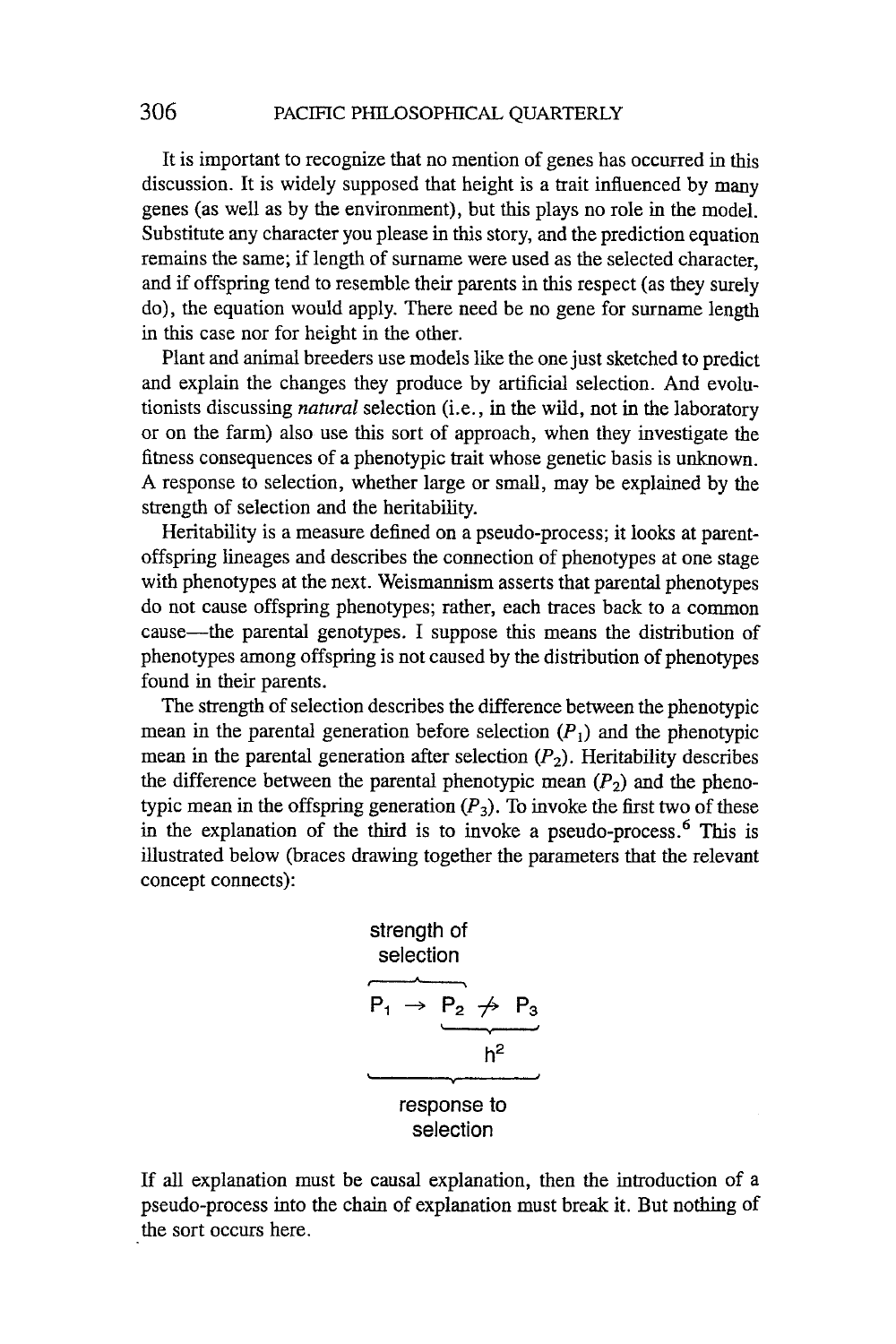It might be suggested that the explanation just sketched is causal after all, since the strength of selection measures the degree to which differential mortality *causes* the mean height to increase in the passage from zygote to adult. I do not deny that selection is a cause; but the focus of my argument is on the second link in the explanatory chain, not the first. An explanation of  $P_3$  that traces it back to  $P_2$  and thence to  $P_1$  is causal precisely when  $P_1$ causes  $P_2$  and  $P_2$  causes  $P_3$ . But in the example, individuals' heights cause some to survive to become parents, but parent's heights do not cause the heights of their children.

The causal thesis may be salvaged by weakening it to the point of triviality.If all that is required is that the *explanans* provide "information about the cause," then facts about heritability certainly fill the bill. Heritability is now judged explanatory because it tells us that the causal mechanism of inheritance—whatever it was—must have been such that the relevant phenotypes had the degree of heritability they did. But this formulation is of no avail, if the theory of explanation is to show why barometer readings fail to explain the weather. $7$ 

A fall back position for the causal thesis might be that causal explanation is an explanatory *ideal;* this would allow that the theory of quantitative inheritance may be explanatory, while insisting that it is less so than an overtly genetic explanation. But even this more modest causal thesis is unsustainable. Not only are pseudo-processes useful when their underlying causes are unknown; in addition, pseudo-processes can play explanatory roles that causal processes cannot.

To see why, we must shift to a new *explanandum.* Rather than explaining a single trait's response to selection, let us imagine that we confront a set of such traits spread through very different species. These may differ in their genetic mechanisms; indeed, some may have no genetic basis at all. But these traits may yet have in common the fact that they exhibited the same response to selection. The explanatory task is to say what, if anything, these populations have in common that accounts for their similar behaviors.

Though no common element may be available at the level of genetic mechanism, it yet may be true that the traits had identical heritabilities and were subjected to selection pressures of identical intensities. It is a familiar idea that *supervenient properties* allow one to formulate explanatory generalizations that would be invisible from the point of view of finer-grained characterizations. The present point about explanation follows from the fact that a pseudo-process like parent/offspring chains of phenotypic resemblance itself supervenes on one or another causal mechanism of inheritance.

Successive readings on a barometer comprise a pseudo-process; so too do the successive phenotypes in an ancestor/descendent chain.<sup>8</sup> Few would say that a barometer reading at one time helps explain its reading later on; but, if I am right, the theory of quantitative inheritance allows phenotypic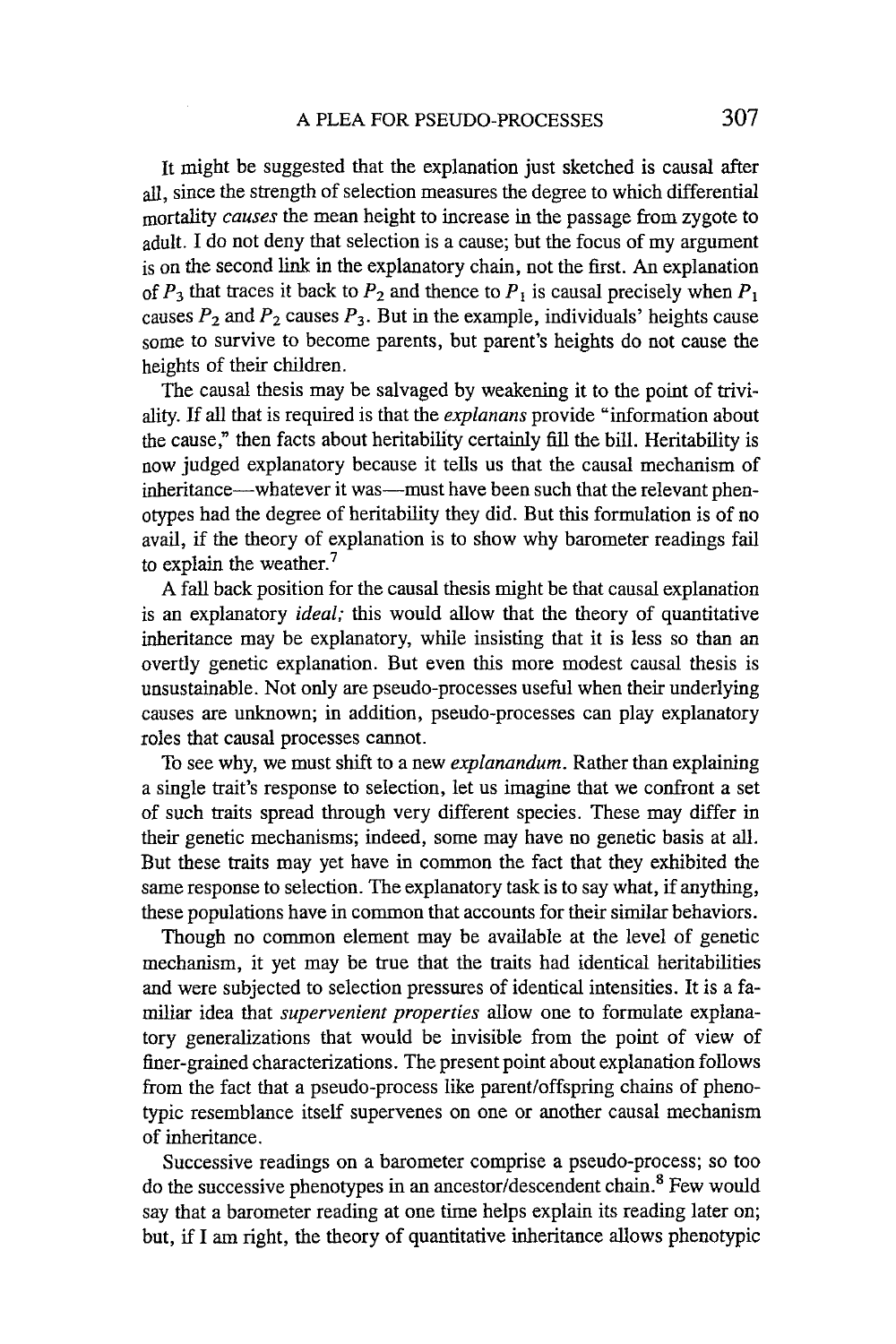### 308 PACIFIC PHILOSOPHICAL QUARTERLY

distributions among parents to help explain those found among offspring. How to explain this difference?

The following answer elaborates an idea suggested to me by Ellery Eells. Heritability describes a pseudo-process, but once Weismannian facts about the genome are interpolated, we can see a difference between parent/offspring correlation and the correlation of today's barometer reading with tomorrow's. If  $G$  is the distribution of genotypes in the parental generation after selection, we may flesh out the causal story as follows:



An *indirect* causal connection can be found between  $P_1$  and  $P_3$ . The phenotypic mean before selection  $(P_1)$  is a causal contributor to the *genotypic* array after selection  $(G)$ . Selection for being tall effects a change in gene frequencies, because phenotype and genotype are correlated. What is more, these parental genotypes  $(G)$  causally influence the array of phenotypes found among the offspring  $(P_3)$ . Mendelism describes how parental genotypes  $(G)$  produce zygotic genotypes, and then laws of development show how these yield the array of offspring phenotypes (P*3).9*

Nothing comparable can be said about a series of correlated daily barometer readings. Not only does today's barometer reading not cause tomorrow's. In addition, there is no further causal factor that intervenes between today's reading and the one found the day after tomorrow that links these two as cause to effect.

What general lesson does this suggest about the explanatory value of pseudo-processes? Heritability remains a pseudo-process. It is just that the pseudo-process from  $P_1$  to  $P_3$  by way of  $P_2$  has as its material basis the causal process from  $P_1$  to G to  $P_3$ . Perhaps we should conclude that pseudoprocesses are explanatory only if the events they link are also connected by causal processes. This may be on the right track, but it should be cold comfort to the thesis that all explanation is causal explanation.

University of Wisconsin Madison, Wisconsin

#### NOTES

\*1 am grateful to Ellery Eells for comments on an earlier draft and to the National Science Foundation for financial support.

<sup>1</sup>A more detailed explanation of the difference between Weismannian and Lamarckian theories of inheritance is given in Sober [1984], Chapter 4.